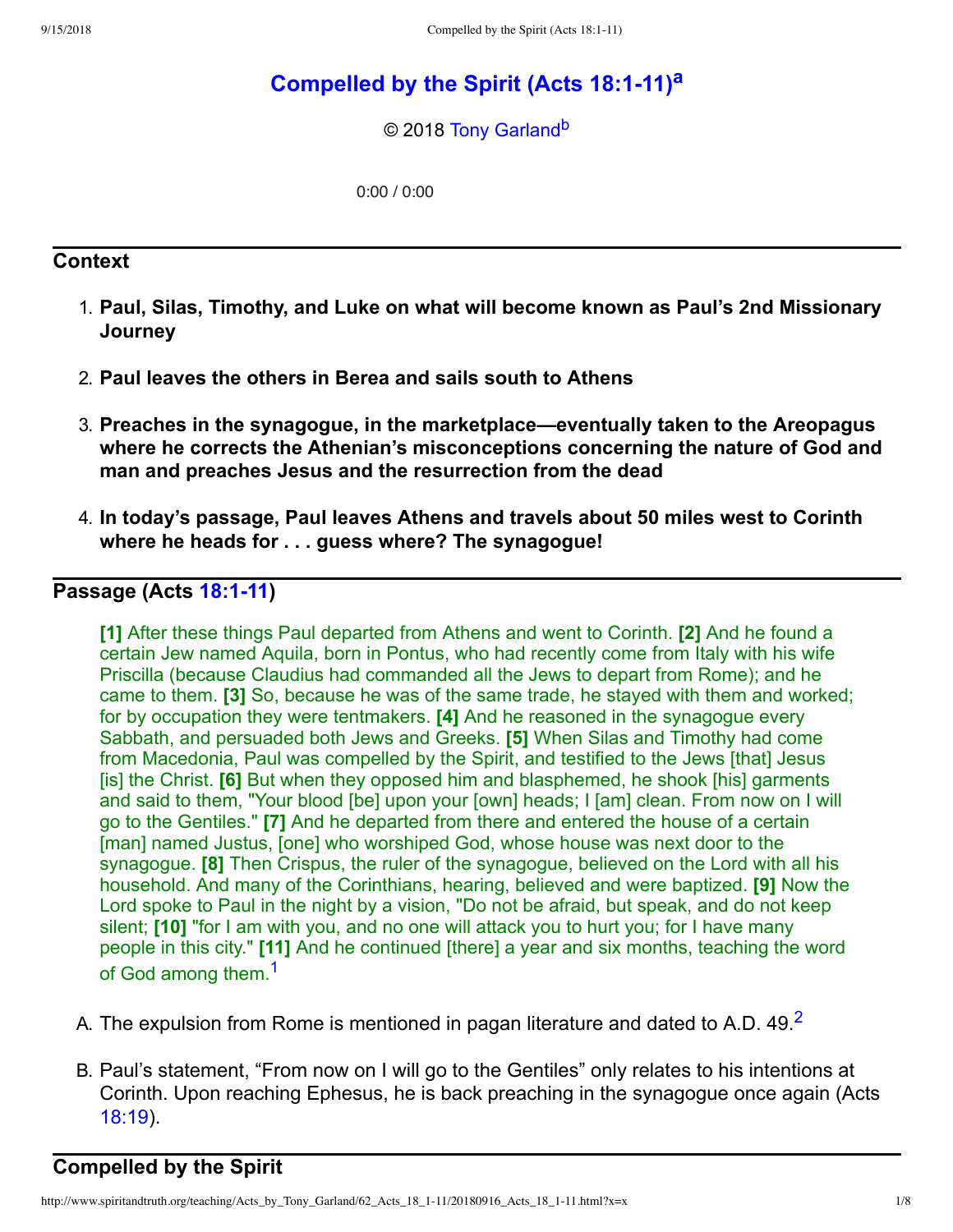1. **"Paul was compelled by the Spirit . . ." (Acts [18:5\)](http://www.spiritandtruth.org/bibles/nasb/b44c018.htm#Acts_C18V5)**

### 2. **Textual variation**

- <span id="page-1-0"></span>A. NU (6.1%[3](#page-7-4) ) : [συνείχετο](http://www.spiritandtruth.org/fontsu/index.htm) τῷ λόγῳ [*syneicheto tō logō*]
	- I. "devoted to the word" (NASB)
	- II. "absorbed with the word" (NET)
	- III. "occupied with the message" (HCSB)
- <span id="page-1-1"></span>B. MT (93.9%[4](#page-7-5) ) : [συνείχετο](http://www.spiritandtruth.org/fontsu/index.htm) τῷ πνεύματι [*syneicheto tō pneumati*]
	- I. "compelled by the Spirit" (NKJV)
	- II. "pressed in the spirit" (KJV)
- C. One-word different: *logos* ("word") or *pneuma* ("spirit")
	- I. NU a very few older manuscripts from the region of Egypt are "best" (NASB, HCSB, ESV, NIV, NET)
	- II. MT the majority witness from a wider geographic region is the most reliable witness (KJV, NKJV)
	- III. NU generally assumes: older is obviously better
		- a. What if one region has less favorable environment for the preservation of ancient documents (e.g., higher humidity) — such that originals of older versions with a different reading weren't preserved?
		- b. Practice of destroying the original (or exemplar)
		- c. Not the place or time to discuss how best to interpret the manuscript evidence

# 3. **Word study of "compelled,"** [συνείχετο](http://www.spiritandtruth.org/fontsu/index.htm) **[***syneicheto***]**

- <span id="page-1-2"></span>A. "to experience great psychological pressure and anxiety"<sup>[5](#page-7-6)</sup>
- B. Describes how fear seized the people of the region when they heard how Jesus cast out legion of demons into the swine which were drowned (Luke  $8:37$ )
- C. Describes how the multitude thronged and pressed upon Jesus during his ministry (Luke [8:45](http://www.spiritandtruth.org/bibles/nasb/b42c008.htm#Luke_C8V45))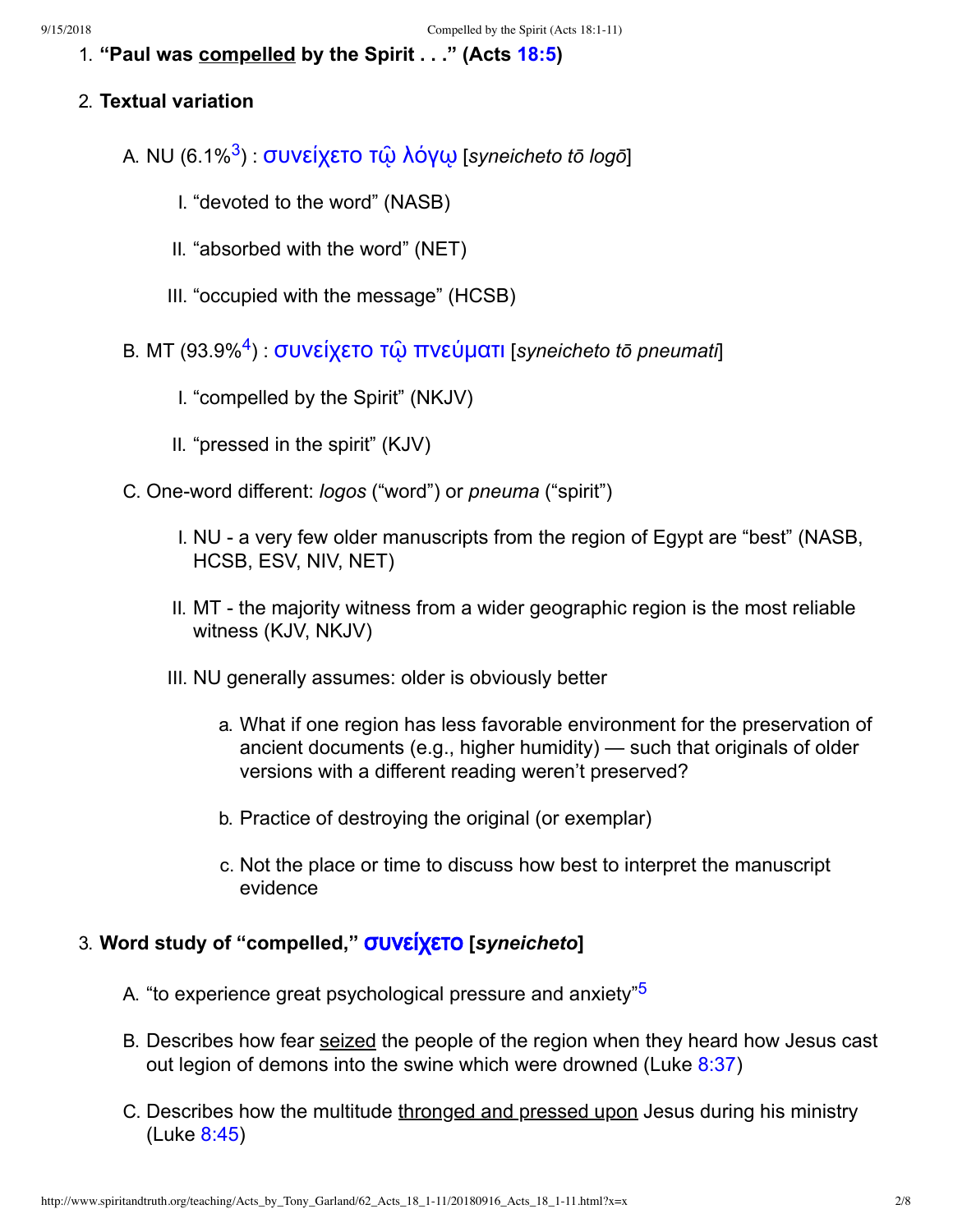- D. Describes the distress of Jesus until His crucifixion and death was accomplished (Luke [12:50\)](http://www.spiritandtruth.org/bibles/nasb/b42c012.htm#Luke_C12V50)
- E. Describes how sick Peter's mother-in-law felt due to a high fever (Luke  $4:38$ )
- 4. **Passive voice: describes the pressure/influence of an external agent upon Paul**
- 5. **Whether Paul's compulsion was by the Spirit or concerning the Word, the effect is similar because the Spirit testifies by God's Word**

#### 6. **Related passages**

- A. David's attempt to restrain his speech before the wicked
	- I. *I said, 'I will guard my ways, Lest I sin with my tongue; I will restrain my mouth with a muzzle, While the wicked are before me.' I was mute with silence, I held my peace [even] from good; And my sorrow was stirred up. My heart was hot within me; While I was musing, the fire burned. [Then] I spoke with my tongue:*  $(Ps. 39:1-3)$ 
		- a. In his own initiative, David preferred to keep silent
		- b. Yet, he was unable to in the end
- B. Jeremiah bearing the message of God's judgment to the southern kingdom of Israel
	- I. *"To whom shall I speak and give warning, That they may hear? Indeed their ear [is] uncircumcised, And they cannot give heed. Behold, the word of the LORD is a reproach to them; They have no delight in it. Therefore I am full of the fury of the LORD. I am weary of holding [it] in. I will pour it out on the children outside, And on the assembly of young men together; For even the husband shall be taken with the wife, The aged with [him who is] full of days. And their houses shall be turned over to others, Fields and wives together; For I will stretch out My hand Against the inhabitants of the land," says the LORD.* (Jer. 6:10-12)
		- a. Jeremiah was reproached by his listeners for speaking what the crowd did not want to hear
		- b. He grew weary of trying to restrain what God had laid on his heart to communicate
		- c. Political correctness is not listed among the fruit of the Spirit!
	- II. {i For when I spoke, I cried out; I shouted, "Violence and plunder!" Because the word of the LORD was made to me A reproach and a derision daily. Then I said, "I will not make mention of Him, Nor speak anymore in His name." But [His word] was in my heart like a burning fire Shut up in my bones; I was weary of holding [it] back, And I could not. (Jer. 20:8-9)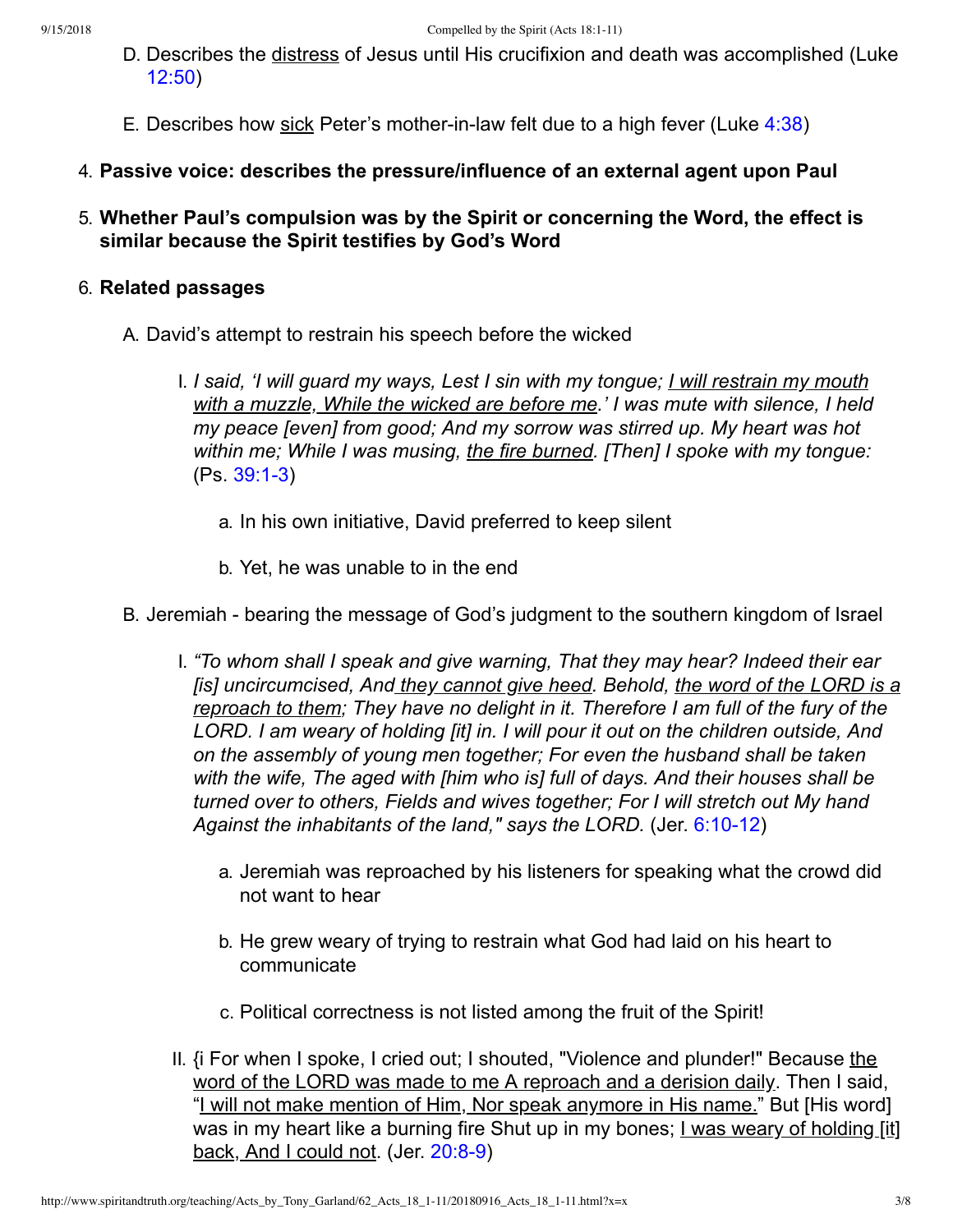- a. He grew weary of being opposed and derided and decided to stop testifying God's message
- b. Ultimately, like David, he was unable to hold back he was compelled by the Spirit of God within him: "And I could not"
- C. Paul, writing later to the church formed from this visit to Corinth
	- I. *For if I preach the gospel, I have nothing to boast of, for necessity is laid upon* me; yes, woe is me if I do not preach the gospel! For if I do this willingly, I have a *reward; but if against my will, I have been entrusted with a stewardship.* (1Cor.  $9:16-17$ 
		- a. Paul was under "compulsion" (NASB) to preach the gospel
		- b. If he were to resist, he would also be denying a stewardship with which God had entrusted him
		- c. Paul had at least *two* motivations: 1) a compulsion to fulfill his calling; 2) a recognition of the responsibility God had placed on him
- D. Are you called?
	- I. As an evangelist? As a teacher or preacher?
	- II. Then you will be *compelled* to speak God's truth in the midst of a Godrejecting world
	- III. Don't make the mistake of evaluating your call by God based upon your willingness or eagerness
		- a. The question isn't, "am I willing?" but "am I able to resist the unction of the Spirit?"
		- b. Who would dare compare themselves to Moses? Yet Moses expressed reluctance to do what God had asked of him
			- i. *. . . Moses said to God, "Who [am] I that I should go to Pharaoh, and that I should bring the children of Israel out of Egypt?"* (Ex. [3:11\)](http://www.spiritandtruth.org/bibles/nasb/b02c003.htm#Ex._C3V11)
			- ii. Later, *. . . Moses said to the LORD, "O my Lord, I [am] not eloquent, neither before nor since You have spoken to Your servant; but I [am] slow of speech and slow of tongue." So the LORD said to him, "Who has made man's mouth? Or who makes the mute, the deaf, the seeing, or the blind? [Have] not I, the LORD?* (Ex. 4:10-11)
			- iii. If you are called by God, reluctance and excuses will not prevail
		- c. A preacher no less than Martyn Lloyd-Jones observed:

Indeed it seems to be the case that the greater the preacher the more hesitant he has generally been to preach. Oftentimes such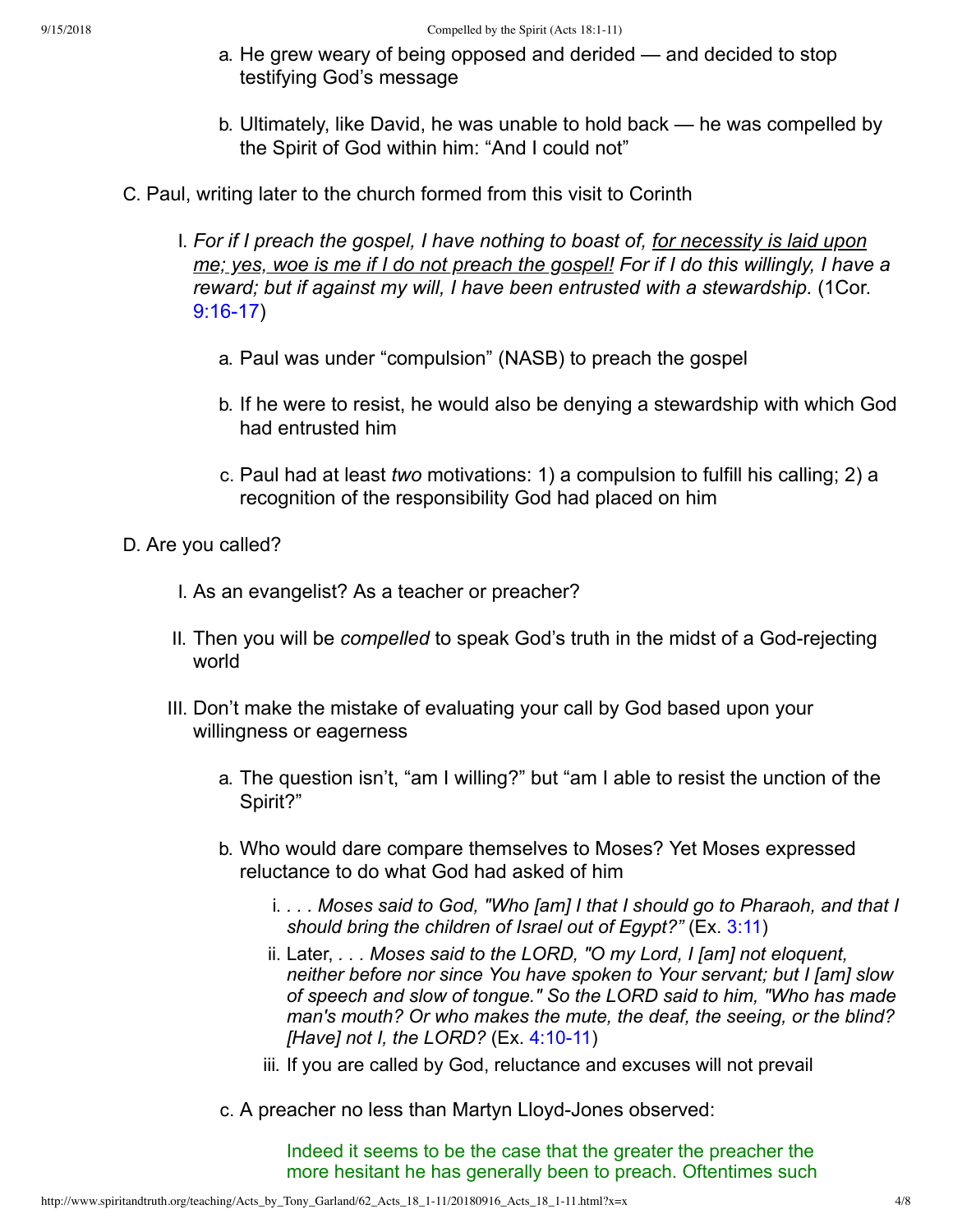<span id="page-4-1"></span><span id="page-4-0"></span>men have had to be persuaded by ministers and elders and others to do this; they so shrank from the dread responsibility  $^6$  $^6$ 

7. **As one writer eloquently expressed it, those called of God ". . . did not have the message but the message had them!" [7](#page-7-8)**

### **Our responsibility in evangelism**

### 1. **Desire to see others saved, reconciled to God**

A. Those who know God have been given a ministry of reconciliation

- I. *Now all things [are] of God, who has reconciled us to Himself through Jesus Christ, and has given us the ministry of reconciliation, that is, that God was in Christ reconciling the world to Himself, not imputing their trespasses to them, and has committed to us the word of reconciliation.* (2Cor. 5:18-19)
- II. Reconcile
	- a. To restore relationship between individuals
	- b. Implies a fractured relationship: to change from enmity to friendship
- B. Like God, our desire is for every individual to come to know God (2Pe. [3:9\)](http://www.spiritandtruth.org/bibles/nasb/b61c003.htm#2Pe._C3V9)
- C. As Paul expressed it in regard to his fellow Jews
	- I. *I tell the truth in Christ, I am not lying, my conscience also bearing me witness in the Holy Spirit, that I have great sorrow and continual grief in my heart. For I could wish that I myself were accursed from Christ for my brethren, my countrymen according to the flesh, who are Israelites, . . .* (Rom. [9:14\)](http://www.spiritandtruth.org/bibles/nasb/b45c009.htm#Rom._C9V1)
- D. Family members heartache
	- I. Yet, Jesus taught of separation between believers and unbelievers within the family
		- a. *"Now brother will deliver up brother to death, and a father [his] child; and children will rise up against parents and cause them to be put to death. And you will be hated by all for My name's sake. But he who endures to the end will be saved.* (Mat. 10:21-22)
		- b. In spite of our best intention and heartfelt desire, God says there will be situations where two individuals within the same family will wind up on different sides of God
		- c. When Mary and Joseph brought the baby Jesus to the temple, Simeon prophesied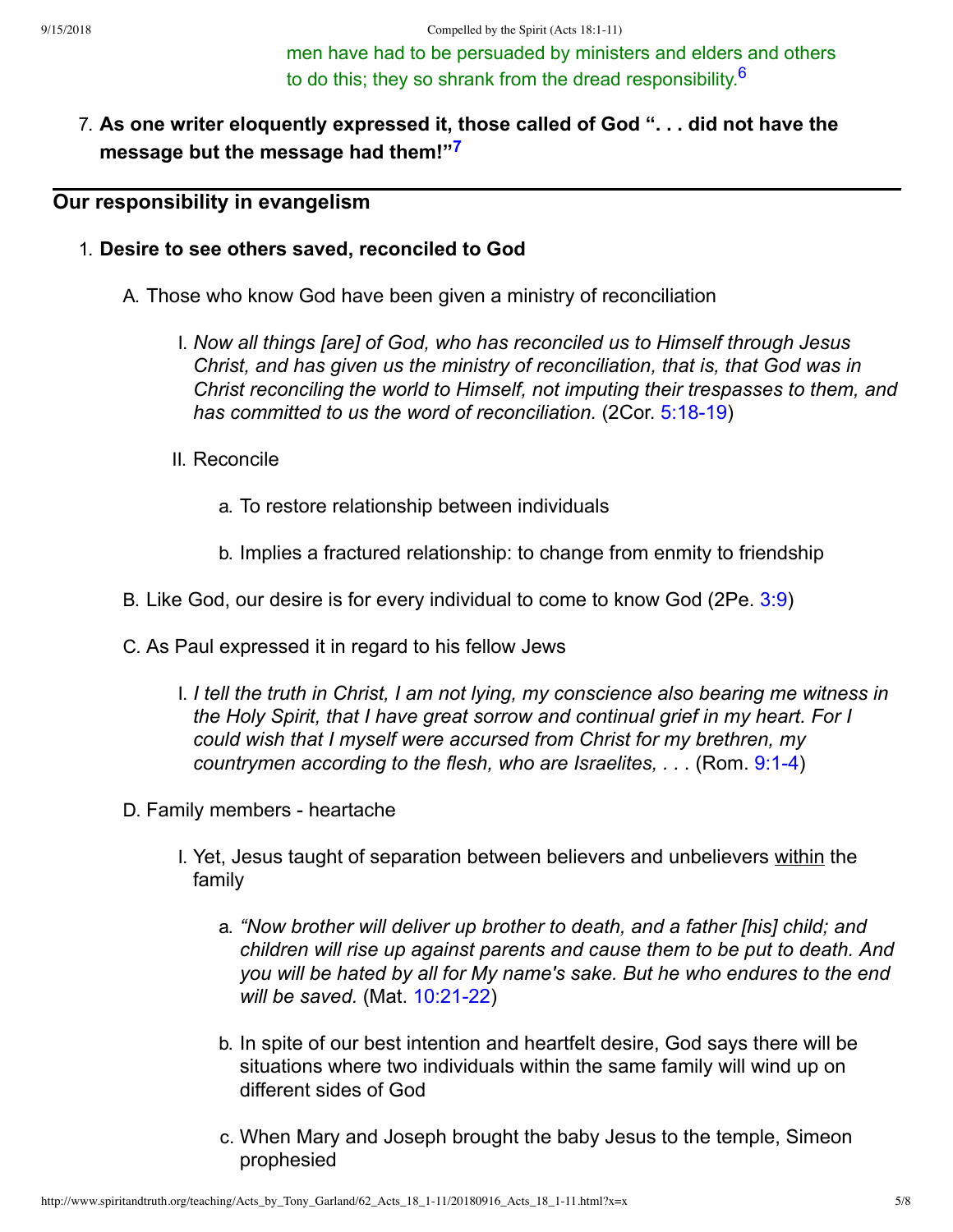- i. *. . . Behold, this [Child] is destined for the fall and rising of many in Israel, and for a sign which will be spoken against* (Luke [2:34\)](http://www.spiritandtruth.org/bibles/nasb/b42c002.htm#Luke_C2V34)
	- The fall and rising in response to Jesus will divide on every level: rich and poor, young and old, male and female, parent and child
	- $\blacksquare$  He will be spoken against with the result that some rise to find a place in heaven, while others fall, bound for hell
- II. Especially painful within marriage
	- a. Your closest companion of decades and decades may not find heaven
	- b. *For how do you know, O wife, whether you will save [your] husband? Or how do you know, O husband, whether you will save [your] wife?* (1Cor. [7:16\)](http://www.spiritandtruth.org/bibles/nasb/b46c007.htm#1Cor._C7V16)
	- c. The closest relationship in this life may be unalterably torn asunder at death over the issue of "who is Jesus and what is my responsibility before Him?"

# 2. **Individual accountability before God**

- A. "Your blood be upon your own heads" (Acts [18:6](http://www.spiritandtruth.org/bibles/nasb/b44c018.htm#Acts_C18V6))
- B. God's desire to bless, yet man rejects that which is most beneficial
- C. At the resurrection of non-believers, each person will stand *alone* in judgment before God — answering for his or her culpability regardless of the actions of others
	- I. Every person who ever lived will rise, as an individual, in one of two resurrections (John [5:29](http://www.spiritandtruth.org/bibles/nasb/b43c005.htm#John_C5V29); Acts [24:15](http://www.spiritandtruth.org/bibles/nasb/b44c024.htm#Acts_C24V15))
		- a. The resurrection of life, for the just leading to heaven
		- b. The resurrection of condemnation, for the unjust leading to hell
- D. The individual aspect of our accountability before God is related in the fearful passage concerning the Great White Throne Judgment
	- I. Then I saw a great white throne and Him who sat on it, from whose face the earth and the heaven fled away. And there was found no place for them. And I saw the dead, small and great, standing before God, and books were opened. And another book was opened, which is the Book of Life. And the dead were judged according to their works, by the things which were written in the books. The sea gave up the dead who were in it, and Death and Hades delivered up the dead who were in them. And they were judged, each one according to his works. (Revelation [20:11–13\)](http://www.spiritandtruth.org/bibles/nasb/b66c020.htm#Rev._C20V11)
- E. In this judgment, none will answer for the actions of another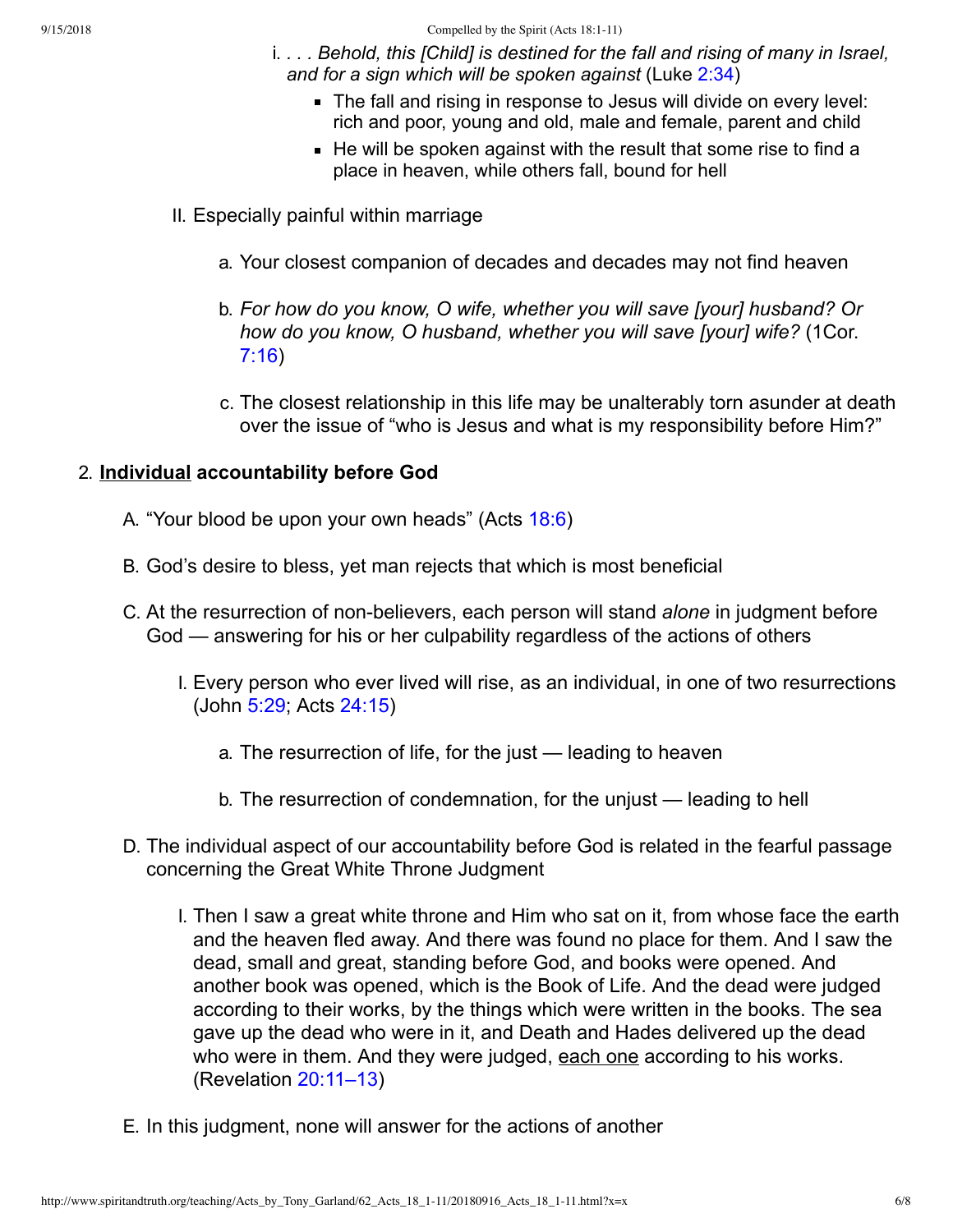- F. This passage conveys a "sobering aloneness," a judgment without appeal to any fraternity, organization, or human relationship.
- G. One of the most disturbing aspects of this scene for those who are saved: an inability to answer for or mitigate the wrath of God on behalf of another.
	- I. There is only One who can pay the cost of redemption: Jesus
	- II. [No one] can by any means redeem his brother, nor give to God a ransom for him —for the redemption of their souls is costly (Ps. 49:7-8)
- H. The separation over Jesus at death is comprehensive, immutable, and final.
- I. For those who wind up with family members on the wrong side of God . . .
	- I. . . . an ongoing and difficult burden while they remain alive
	- II. . . . a potential existential crisis at their death
	- III. Where can we turn with such angst?

# 3. **A partial answer is found in the words of Paul in this passage: "I am clean"**

- A. Paul explained this concept more completely when visiting with the elders of the Ephesian church—knowing he would not see them again in this life
	- I. *"And indeed, now I know that you all, among whom I have gone preaching the kingdom of God, will see my face no more. Therefore I testify to you this day that I [am] innocent of the blood of all [men]. For I have not shunned to declare to you the whole counsel of God.* (Acts 20:25-27)
- B. Paul had met his responsibility communicating the truth as the opportunity presented itself
- C. They were culpable for their own rejection of the truth not Paul
- D. Paul had upheld his responsibility as a Christian—as Peter described it
	- I. *. . . sanctify the Lord God in your hearts, and always [be] ready to [give] a defense to everyone who asks you a reason for the hope that is in you, with meekness and fear; having a good conscience, that when they defame you as evildoers, those who revile your good conduct in Christ may be ashamed.* (1Pe.  $3:15-16$
- E. We are called to give a testimony, a witness to the reality and goodness of God, by how we live and through what we say
- F. We cannot control how that testimony is received—in the wisdom and design of God we cannot answer for anyone else but ourselves.